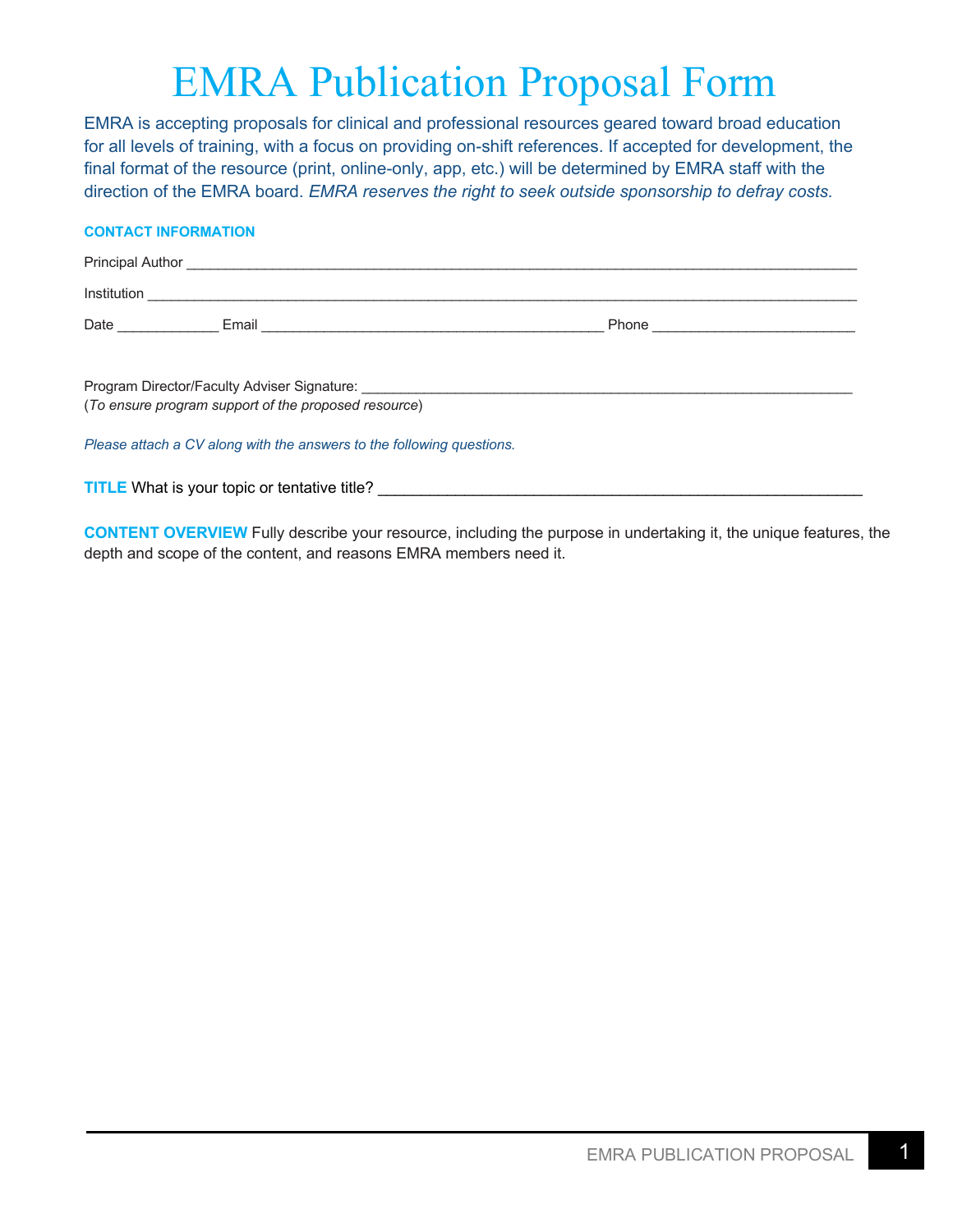| <b>INTENDED AUDIENCE(S)</b> Please indicate primary audience[s] (P) as well as secondary (S)                                                                                                                                                                                       |                                                |  |  |
|------------------------------------------------------------------------------------------------------------------------------------------------------------------------------------------------------------------------------------------------------------------------------------|------------------------------------------------|--|--|
| Medical students _______ Residents _______ Fellows ______ Alumni                                                                                                                                                                                                                   |                                                |  |  |
| <b>PREFERRED DISTRIBUTION (rank all that apply)</b>                                                                                                                                                                                                                                |                                                |  |  |
| Bedside pocket guide                                                                                                                                                                                                                                                               | Printed reference book (eg, Advocacy Handbook) |  |  |
| Free online/downloadable PDF                                                                                                                                                                                                                                                       | Pocket card                                    |  |  |
| Badge card                                                                                                                                                                                                                                                                         | Mobile app                                     |  |  |
| Other: $\qquad \qquad$<br><u> 1980 - Jan Barnett, margaret eta idazlea (h. 1980).</u>                                                                                                                                                                                              |                                                |  |  |
| <b>FREQUENCY</b> How often will this content need to be updated?                                                                                                                                                                                                                   |                                                |  |  |
| <b>SUSTAINABILITY</b>                                                                                                                                                                                                                                                              |                                                |  |  |
| 1. Will this project be mentored by faculty at your residency program?<br>No<br>Yes                                                                                                                                                                                                |                                                |  |  |
| 2. Will future iterations be undertaken by future residents at your program, or do you plan to "take it with you" after<br>residency and be responsible for mentoring resident authors in the future?<br>Retain primary responsibility at my next institution<br>Remain at program |                                                |  |  |

## **COMPETITION: CURRENT AVAILABLE RESOURCES**

Please list any similar resources (both print and electronic) currently available.